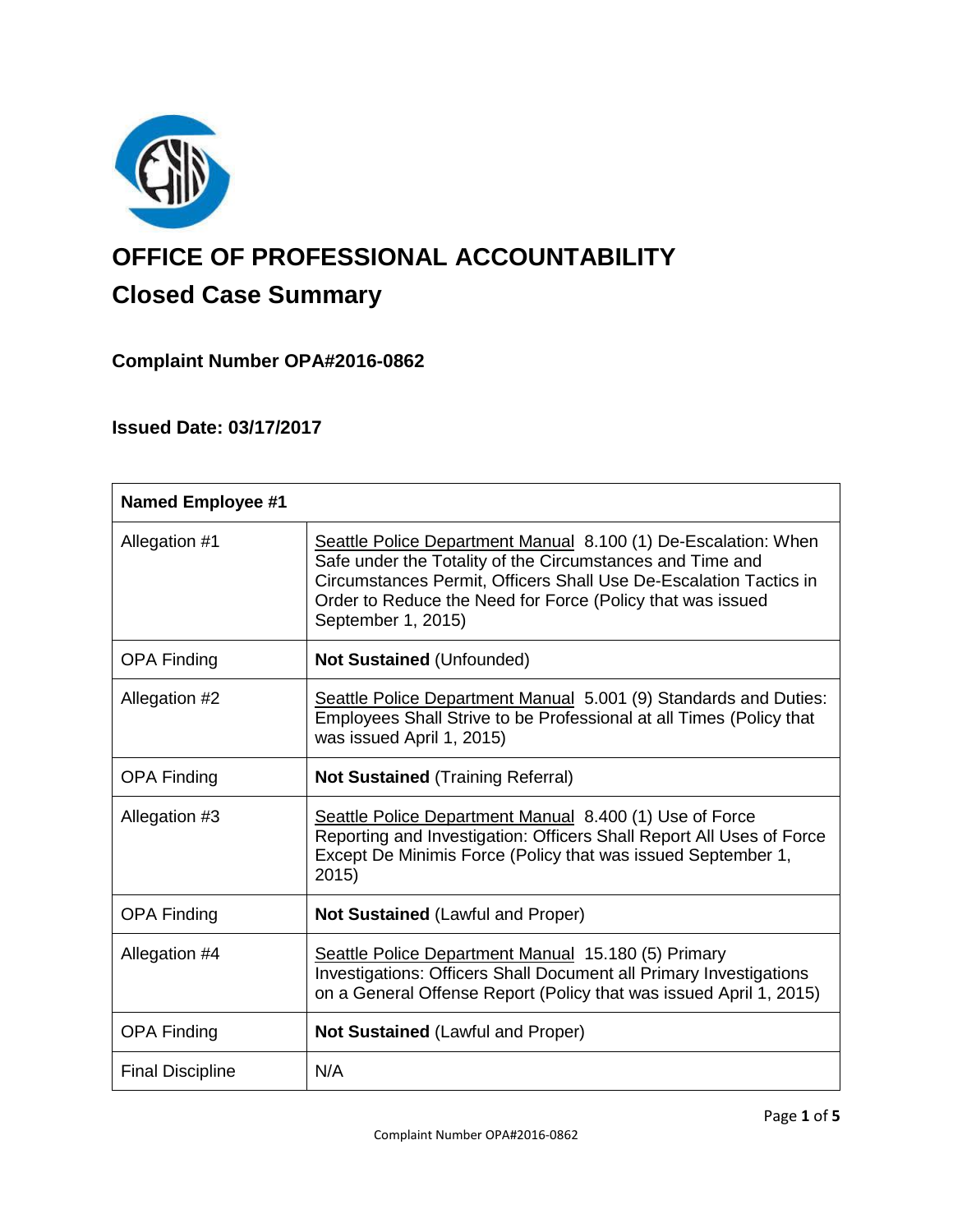#### **INCIDENT SYNOPSIS**

The Named Employee assisted in taking a suspect into custody.

#### **COMPLAINT**

The complainant alleged the Named Employee may have violated SPD de-escalation policy when calling the subject "Fool," prior to the subject escalating his behavior. Additionally, the Named Employee made several other comments as well as asking the subject, "You wanna get whupped?", swore at the subject, and threatened to punch the subject which were possible violations of professionalism policies. OPA review of the Named Employee's follow-up report and Use of Force statement appeared to not be complete, thorough, and accurate in documenting the incident and force as required by policy.

#### **INVESTIGATION**

The OPA investigation included the following actions:

- 1. Review of the complaint
- 2. Review of In-Car Videos (ICVs)
- 3. Search for and review of all relevant records and other evidence
- 4. Interviews of SPD employees

# **ANALYSIS AND CONCLUSION**

SPD Policy 8.100(1) requires officers to use "de-escalation tactics" when "safe under the totality of the circumstances and time and circumstances permit." During the incident under review in this complaint, the Named Employee was one of four officers standing at the top of an outdoor stairway leading from the sidewalk down to a locked gate. It was in an area of downtown where assaults and shootings have taken place. A suspect (the subject) who had fled on foot from a reported stolen vehicle was trapped at the bottom of the stairs by a locked gate. The officers were giving the subject verbal orders to keep his hands in sight and out of his pockets, as well as to turn around and get down on his knees. The subject was not following these directions and began walking up the stairs toward the officers. At this time the four officers had their handguns out and the situation was quickly becoming potentially dangerous, given the nature of the crime, the subject's earlier flight on foot, the subject's failure to keep his hands continuously in sight and his advance up the stairs toward the officers. The Named Employee yelled at the subject, "Turn around, you fool." In reply, the subject yelled back a colloquialism that was a challenge to fight. The Named Employee holstered his gun and prepared to take the subject into custody. As the Named Employee moved toward the subject, the subject repeated his challenge. The Named Employee responded by asking if the subject wanted to "get whupped," and ordering him to place his hands on the wall. The Named Employee then pulled his hand back in a fist in a motion that suggested he was about to strike the subject. At the same time, the Named Employee stated he was going to punch the subject in the face. The subject told the Named Employee to go ahead and punch him, but the Named Employee did not. Instead, the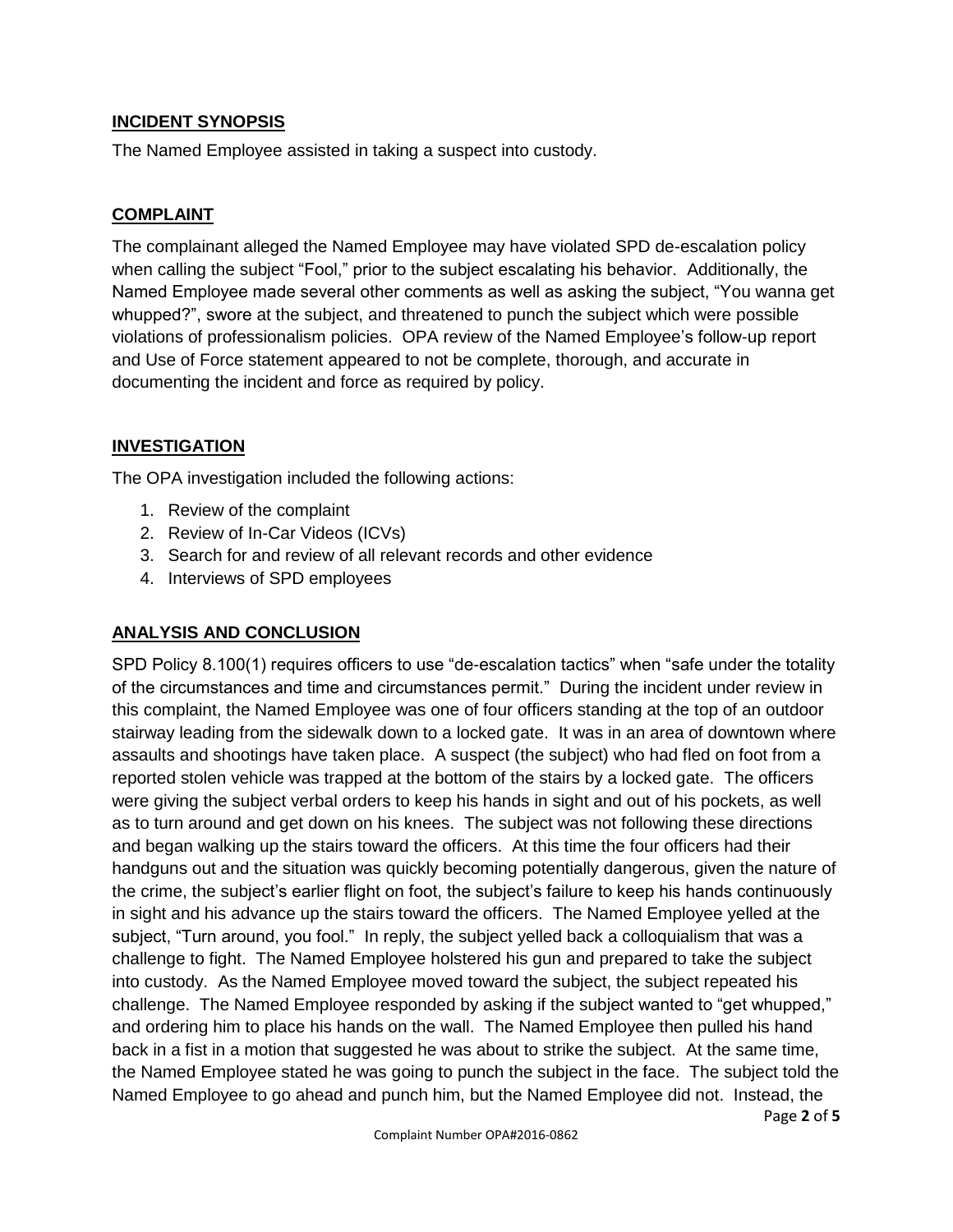Named Employee took hold of the subject, pushed him against a wall and placed him into handcuffs.

This policy requiring the use of de-escalation tactics when time and circumstances permit requires officers to weigh any threats to officers or others against the possibility that time, distance and other tactics might lower the need for force to take a person into custody or gain necessary compliance. In this particular situation, the evidence showed that the subject was advancing up a stairway towards the officers with his hands not always in plain view. This created a situation in which the Named Employee and the other officers had to act quickly to prevent the subject from producing a weapon, if he had one, or assaulting the officers once he reached the top of the stairs. Given the totality of the circumstances shown by the preponderance of the evidence from this investigation, the OPA Director found that it was not safe or feasible for the Named Employee to attempt additional de-escalation tactics before going hands-on with the subject.

SPD Policy 5.001 (9) says, in relevant part:

"Employees will avoid unnecessary escalation of events even if those events do not end in reportable uses of force," and further that employees "shall not use profanity directed as an insult or any language that is derogatory, contemptuous, or disrespectful toward any person."

The Named Employee's use of the term "fool" directed at the subject, along with his (the Named Employee's) threats to whup and punch the subject in the face gave rise to the allegation that the Named Employee's speech may have been derogatory, contemptuous or disrespectful toward the subject and may have served to escalate the event.

The Named Employee explained to OPA that his use of the term "fool" was meant to point out to the subject the "foolishness" of not following the commands of the police and that this and his other comments to the subject were said in an effort to get the subject's immediate attention and compliance. The Named Employee indicated that, at the moment he began speaking with the subject in this manner, the situation was becoming very serious and potentially dangerous, and he (the Named Employee) believed it was urgent that he use strong language to get through to the subject and gain his compliance.

Based on the preponderance of the evidence, the OPA Director found the Named Employee's use of the derogatory term "fool" directed at the subject, combined with the Named Employee's threats to "whup" and "punch" the subject was unnecessarily provocative and insulting, even in light of the very real danger present at the moment.

# Additional Analysis:

Based on input from the Named Employee's Captain and Assistant Chief, the OPA Director decided to amend his recommended finding to Not Sustained (Training Referral). In coming to this conclusion, he took the following factors discussed into consideration: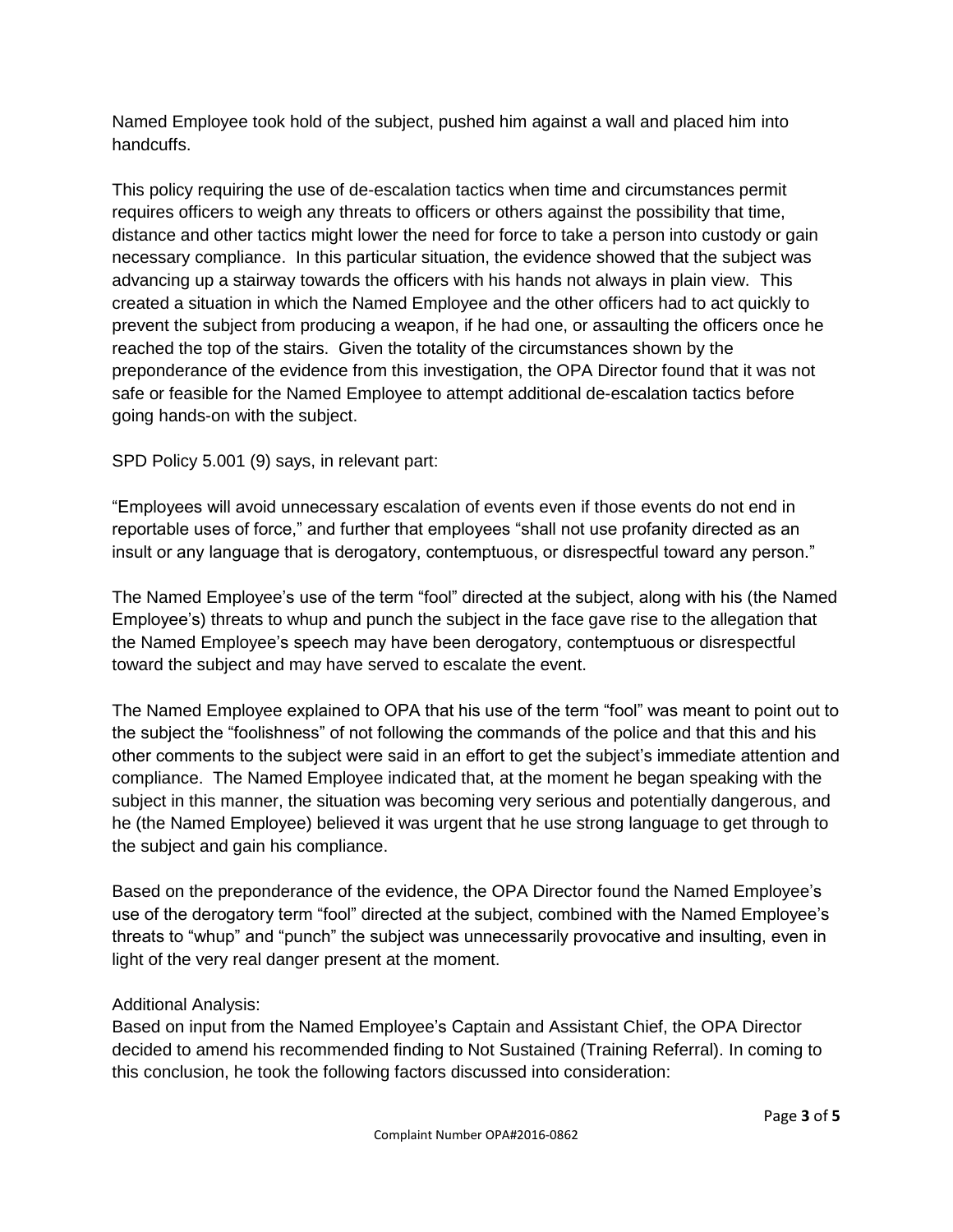- there was no evidence to suggest that the Named Employee intended his words and actions to provoke the subject or escalate the situation
- the Named Employee's stated intent was to gain the subject's immediate compliance and reduce the risk he might assault the officers
- the Named Employee was relatively inexperienced as a police officer, having been hired by SPD only three years ago
- the Named Employee's supervisor believed a Not Sustained (Training Referral) would provide them with the opportunity to direct and modify the Named Employee's future behavior and avoid similar situations in the future.

The preponderance of the evidence from this investigation showed that the Named Employee fully reported the force used, both to his supervisor and in a Use of Force statement.

The preponderance of the evidence from this investigation showed that a different officer was primary for this incident and submitted a General Offense Report as required. Further, the Named Employee completed a supplemental officer statement for the General Offense Report in which he accurately reported his (the Named Employee's) actions.

# **FINDINGS**

#### **Named Employee #1**

#### Allegation #1

A preponderance of the evidence showed that it was not safe or feasible for the Named Employee to attempt additional de-escalation tactics before going hands-on with the subject. Therefore a finding of **Not Sustained** (Unfounded) was issued for *De-Escalation: When Safe under the Totality of the Circumstances and Time and Circumstances Permit, Officers Shall Use De-Escalation Tactics in Order to Reduce the Need for Force.*

#### Allegation #2

The evidence showed that the Named Employee would benefit from additional training. Therefore a finding of **Not Sustained** (Training Referral) was issued for *Standards and Duties: Employees Shall Strive to be Professional at all Times.*

# Allegation #3

A preponderance of the evidence showed that the Named Employee fully reported the force used. Therefore a finding of **Not Sustained** (Lawful and Proper) was issued for *Use of Force Reporting and Investigation: Officers Shall Report All Uses of Force Except De Minimis Force.*

# Allegation #4

A preponderance of the evidence showed that a different officer was primary for this incident and submitted a General Offense Report as required. Therefore a finding of **Not Sustained** (Lawful and Proper) was issued for *Primary Investigations: Officers Shall Document all Primary Investigations on a General Offense Report.*